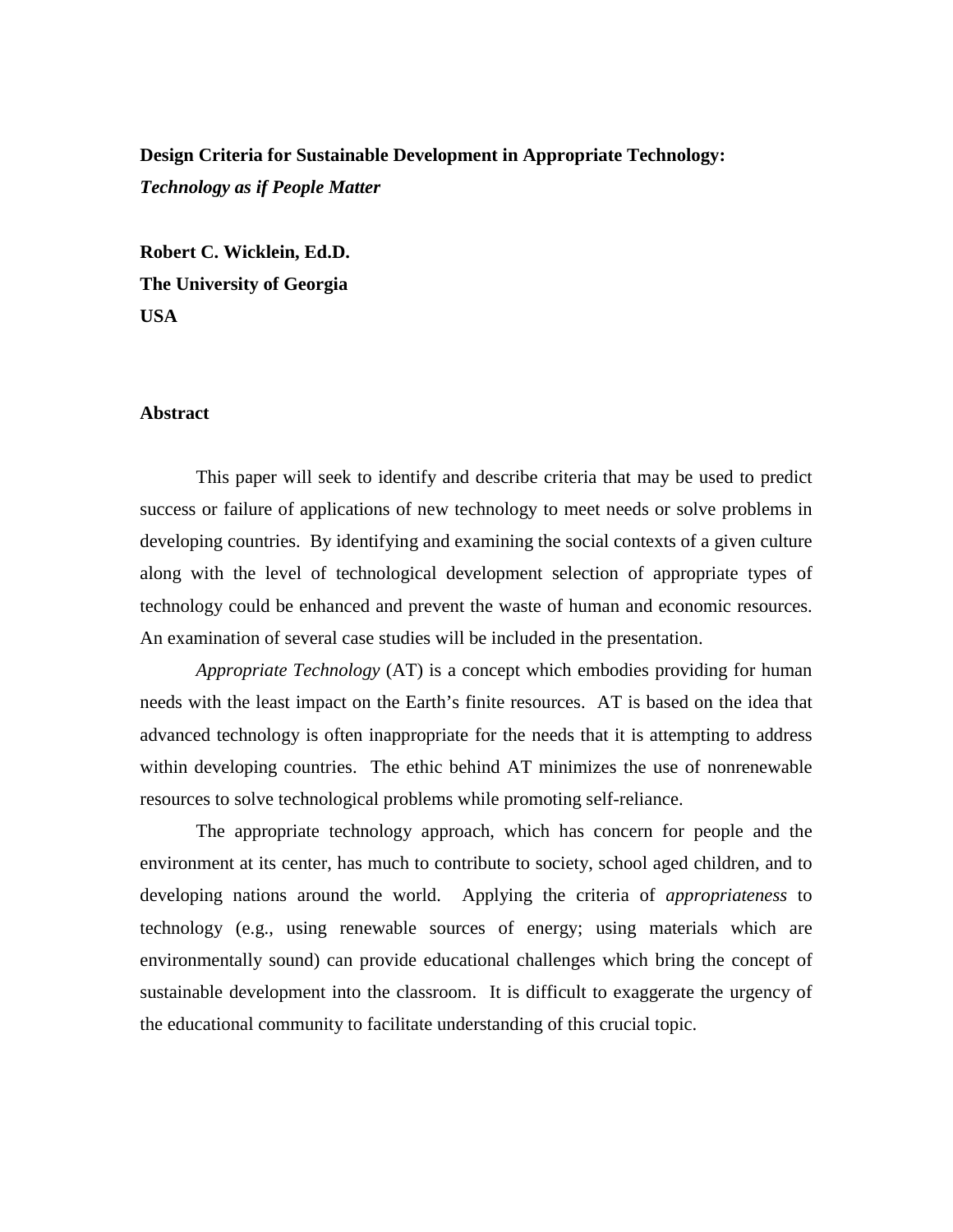# **Design Criteria for Sustainable Development in Appropriate Technology:** *Technology as if People Matter*

The term Appropriate Technology does not pertain solely to developing countries. National and local governments as well as private and community groups continuously strive to introduce forms of technology that are efficient and fit within fiscal limitations. This is true in developed as well as developing countries. The depth of need and the importance of choosing the most appropriate technology are magnified, however, in developing countries where the margin of error is narrow due to very limited resources. Consequently, the need to develop technologies that are appropriate is of exponential importance for citizens of developing countries. The following criteria have been developed by specialists in the field of appropriate technology to judge or attempt to judge beforehand whether a particular technology has a potential of being successful in a developing country or underdeveloped region (Bhalla, 1979; Darrow & Saxenian, 1993; Date, 1984; Dudley, 1993; Ellis & Hanson, 1989; Ghosh, 1984; Hyman, 1992; Jequier, 1979; Linnell, 1995; National Academy of Sciences-Commission on International Development, 1977; Perrings, 1994; Richardson, 1979; Schumacher, 1973; Segal, 1992).

### **Criteria to Judge the Appropriateness of Technology**

## 1. *Systems-Independence*

Systems-Independence relates to the ability of the technological device to stand alone, to do the job with few or no other supporting facilities or devices to aid in its function (Jequier, 1979; Date, 1984; Ellis & Hanson, 1989). The stand alone criterion refers mainly to the cost of the technology in question. The cost of any new technology is always a barrier at some point; but if this cost is compounded because of the need for supporting devices, then the technology, no matter how desirable may be unattainable for the people who need it the most. An example of the failure to meet the stand-alone criterion can be seen in the methane gas plant experiment. In order for a gas plant to operate, the user must have at least 2-3 cows to provide the raw material, an easy supply of water, sufficient pasture to graze the cows, and an area to dispose of the fermented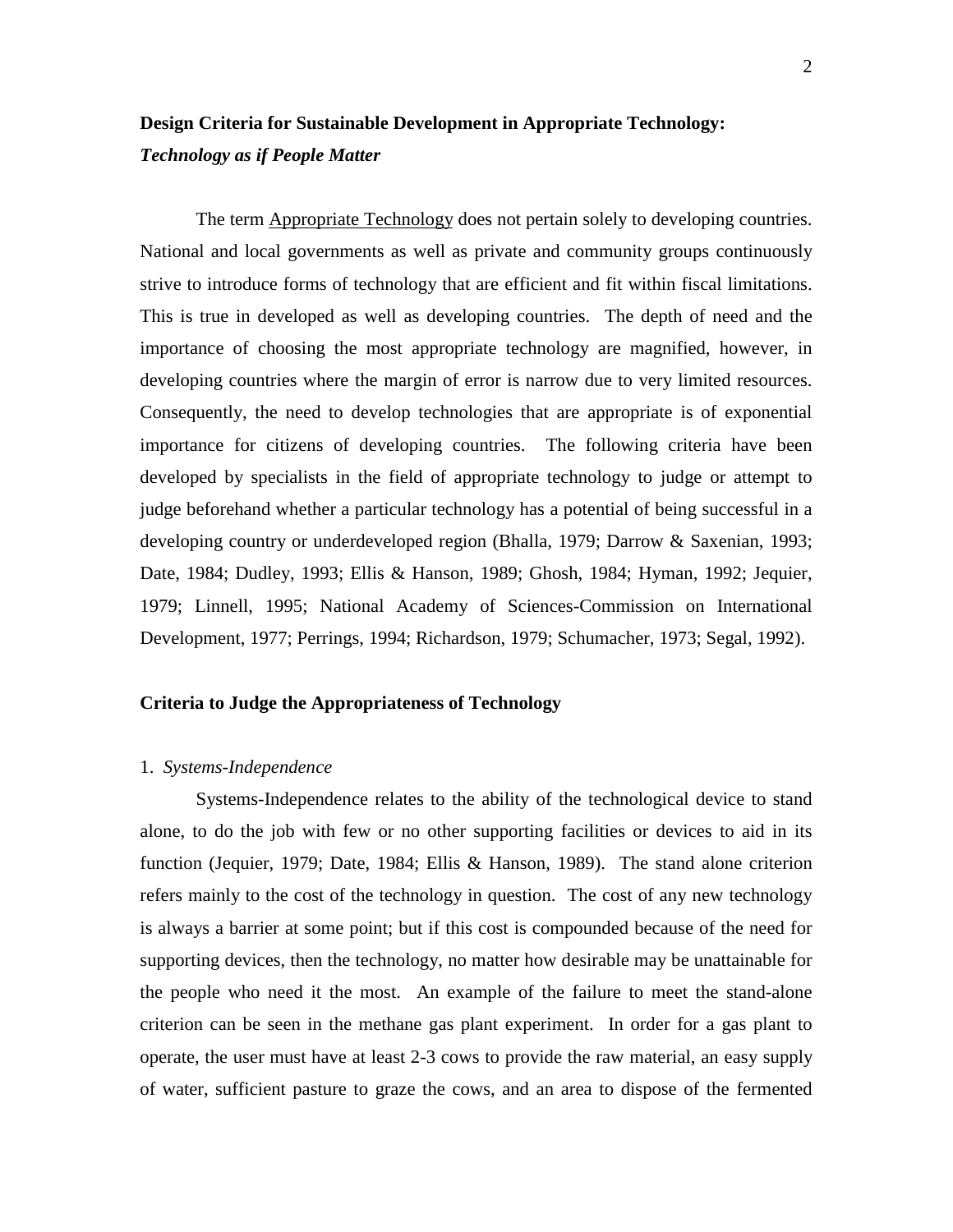dung (Jequier, 1979). All of these supporting elements are major barriers for the majority of poor people living in developing countries.

Hence an evaluation of the technology must include not merely the technological device in question but supporting materials and equipment necessary for its full operation. According to the criterion, technological advances should be selected only if the supporting facilities and devices are already in place, or if only moderate changes and improvements of existing systems are required for implementation.

#### 2. *Image of Modernity*

When the appropriate technology is designed for a developing country, there is a special criteria that must be recognized: an *Image of Modernity*. The citizens of many developing countries just as citizens of many industrialized countries want to perceive themselves as modern and progressive, at least within their context. There is an innate desire within most of humankind to feel important and be perceived as worthwhile. It follows, therefore, that an image of being modern is important to the success of any technology. People must believe that a technological device brings with it a degree of sophistication which can elevate the user's social status as well as meet a basic human need.

An example of this phenomena is the development of an inexpensive high protein instant food to be sold throughout Latin America. In several countries this new cereal met with success, but in one country it was a complete failure. After a careful investigation concerning the cause of the failure it was found that it was perceived as a *poor peoples* food. It was not an image that the people wanted to be connected with, even though they could benefit from this food (Jequier, 1979). All people have dignity and must believe that their dignity will remain intact even if they are poor or living in an underdeveloped area. Therefore, the designers of appropriate technology must incorporate an *image of modernity* into whatever device they develop if it is going to meet with acceptance by the people who can benefit from it the most.

# 3. *Individual Technology vs. Collective Technology*

This criteria is related to the societal/cultural standards in which the technology will be operating. Some cultures advocate a strong commitment to the group process where the good of the whole is held in higher esteem than individual accomplishments.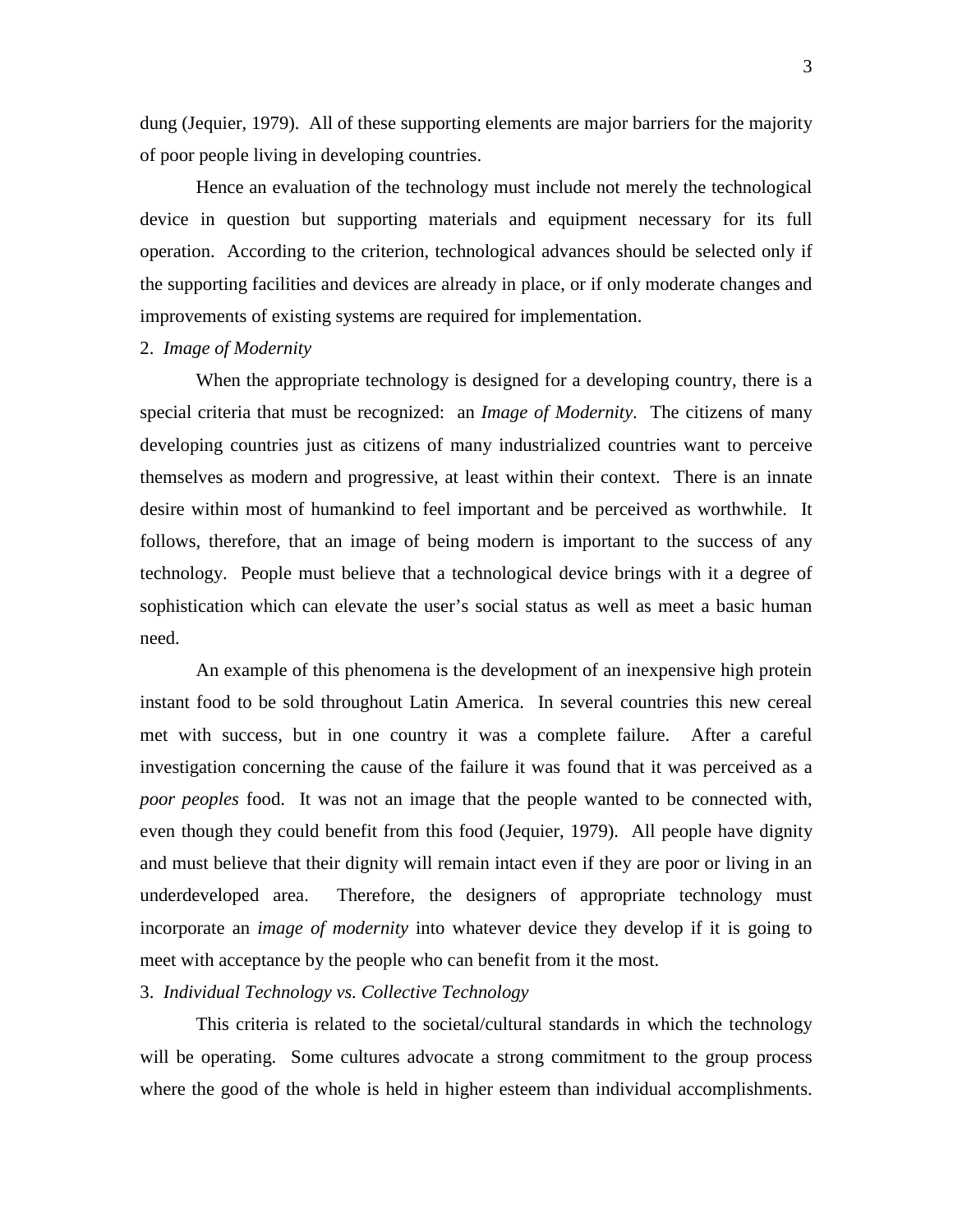Other cultures place a high priority on individual responsibility and accomplishment. These factors should be considered in detail when designing appropriate technology because they will contribute to the success or failure of any given device or strategy. If a given cultural group has a strong allegiance to the community or region then the technology may be more system dependent, where the overall group could take a greater responsibility for the operation of a larger system. Because of the group approach, the technological device(s) could be more sophisticated which in turn could provide a greater advance in development for a larger group of people.

In another culture there may not be a collective commitment to the overall development of the society. In a society that is geared around the individual or single family unit the technological developments will need to be more system independent where devices are designed so that an individual can operate and afford the technology. A prime example of this approach is the use of the photoelectric solar panel to provide domestic electricity. Use of the photoelectric cell would appeal to a patriarchal or family oriented society. Therefore, based on this criteria, the appropriate technology design must take into consideration the culture in which the technology will be used in order to provide the best type of technology for that society.

# 4. *Cost of Technology*

The cost of appropriate technology is an extremely important factor to the people who need it the most. Ghosh (1984) indicates that the majority of appropriate technologies, although developed with cost as a central consideration, are still too expensive for most people in developing countries. In order for the appropriate technology to be helpful in meeting basic needs, the cost of the device must be reduced significantly for the people in the developing regions to afford the expense. Cost is a major obstacle to overcome in the design and construction of appropriate technologies for developing countries. One of the major difficulties in reducing the cost of appropriate technology is that many devices are developed for a one-of-a-kind use within a specific location under specific social/cultural limitations (Jequier, 1979). The advantages of mass producing a product in order to lower the cost are severely restricted because of these limitations. Nevertheless, the reduction of costs must be considered a high priority when designing technological devices for developing countries.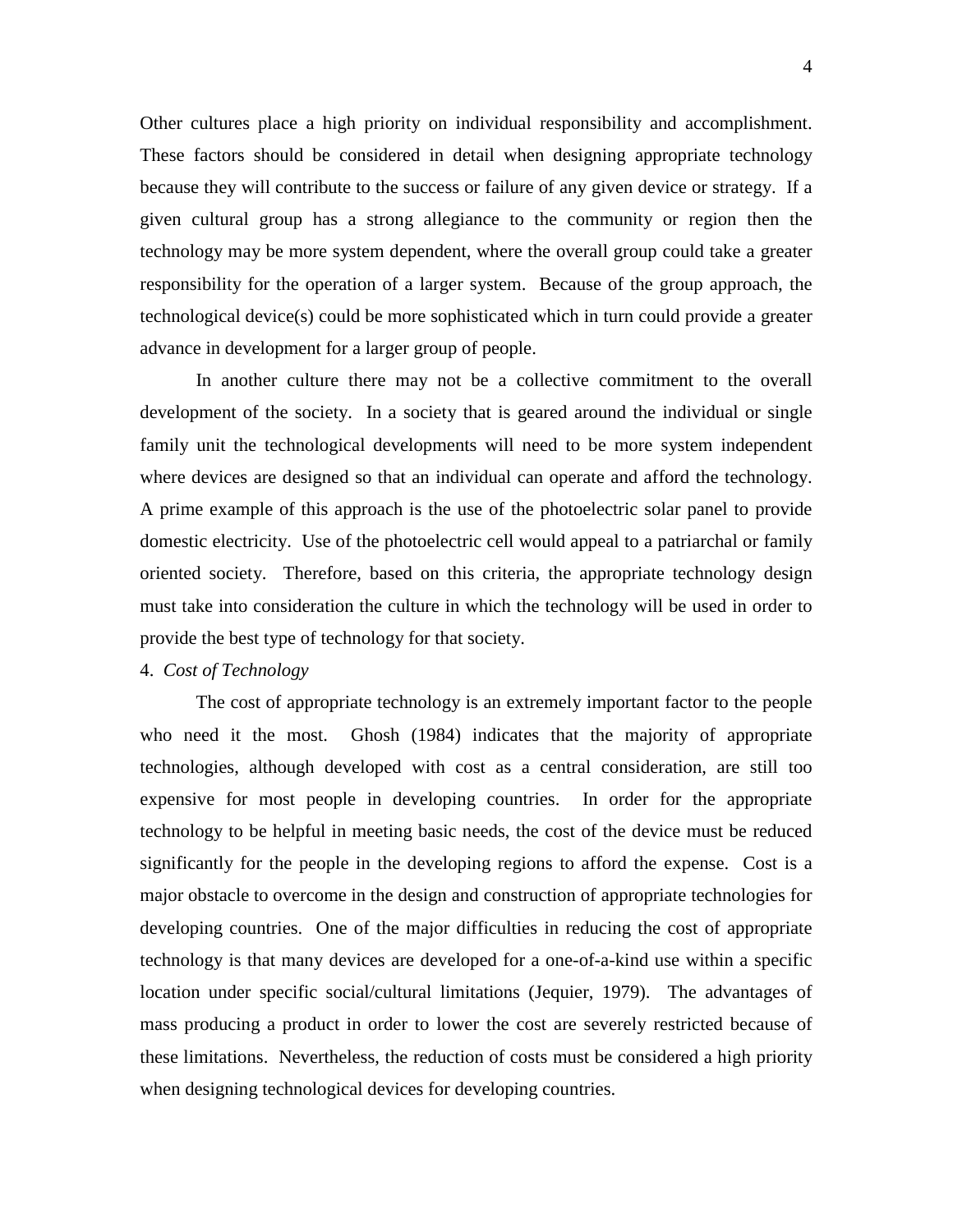# 5*. Risk Factor*

The development of any new product carries with it a given degree of success and failure. Because of the nature of the device and the location in which it will be implemented the risk factor for the success of appropriate technologies in developing countries is of major concern and should be considered an important criteria for development.

There are two types of risk to be considered: (1) *internal* and (2) *external* (Jequier, 1979). Internal risks relate to the way in which the technology will fit the local production system (e.g., will it work under local conditions, is it adaptive). External risks relate to the needed supportive system(s) that may be required to keep the technology functioning properly (e.g., to what degree is the technology system dependent and system independent). These risks must be considered fully before and during the development of the technological device in order to contribute to its success.

Although the risk factor must be taken into consideration when developing appropriate technology it would be economically and politically unhealthy to try to remove all risks. Some risks are healthy to the growth and development of locally implemented appropriate technology. The challenge to the local economic and production system is essential for the technology to take root and gain ownership at local level. Therefore, the risk to the success of appropriate technology must be considered in detail but not necessarily be totally removed.

# *6. Evolutionary Capacity of Technology*

The ability of the appropriate technology to continue to develop and expand beyond its originally intended function is an important criteria and one that should be incorporated into the development of the device as much as possible. If the appropriate device is static (i.e., performs one function and cannot be altered) then although it may provide for a basic need at the present time it will be a relatively short lived solution to a much larger problem.

Wherever and whenever possible it is preferred that the appropriate technology allow for (i.e., have design characteristics) a continuation of development. That is, to have the capability to expand and be reconfigured to accomplish a higher volume of work and/or more sophisticated production processes. This may allow the device to begin to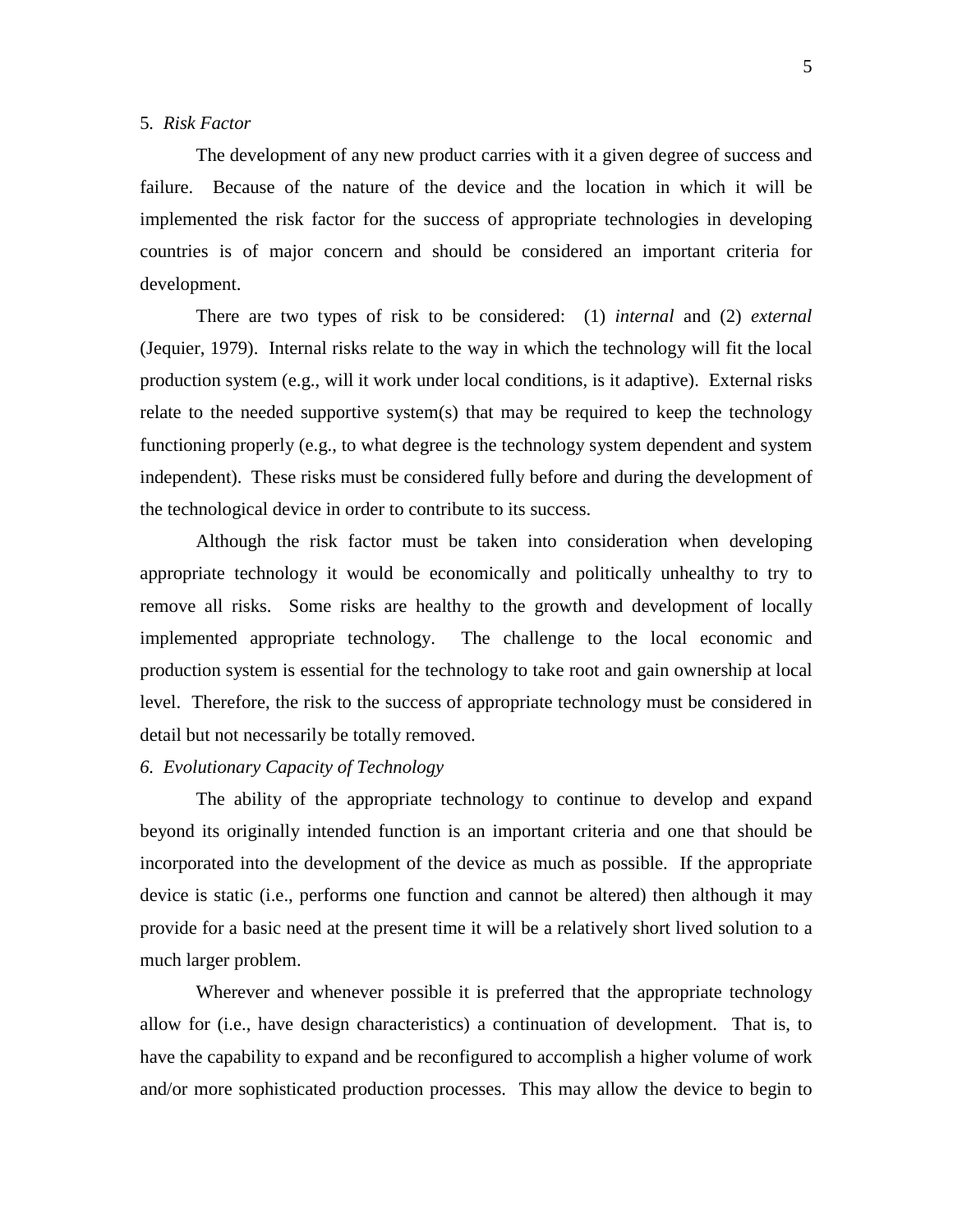compete at the regional, national, and international levels which must be the ultimate goal of any developing country. Without this capability the technological device has simply elevated the owners/users to a new level of poverty.

#### 7. *Single-Purpose and Multi-Purpose Technology*

Can the technology be used in more than one application? Because of the levels of poverty of many people in developing countries it is often thought advisable to develop appropriate technology that provides for a variety of applications (e.g., the tiller that tills the earth, powers a water pump and rice dryer, and can be used as a transportation source). This is different from a technology that can potentially expand (i.e., Criteria #6). This technological device has specific multiple purposes that may be very beneficial to the individual of a developing country who could not afford to purchase individual pieces of equipment. In addition, the economical advantages of this approach also decreases the technical knowledge and skills that are needed to keep the device functioning. Therefore, whenever possible, appropriate technology should be developed to accomplish a variety of applications.

# Conclusion

The ideal device for appropriate technology probably does not exist in reality. The criteria presented in this paper are not exhaustive by any means; however, they do speak to the major aspects of appropriate technology as it applies to developing countries. The best approach to designing appropriate technology is balancing the criteria with the specific human needs.

It is recommended that continued research be conducted on this topic to further the development of appropriate technology. Devices that will enable developing countries to provide for themselves and gain a position within modern markets are essential. We all must learn to adjust and adapt in the ever changing world we live in. The design and implementation of appropriate technologies is one way in which the developing countries can do this.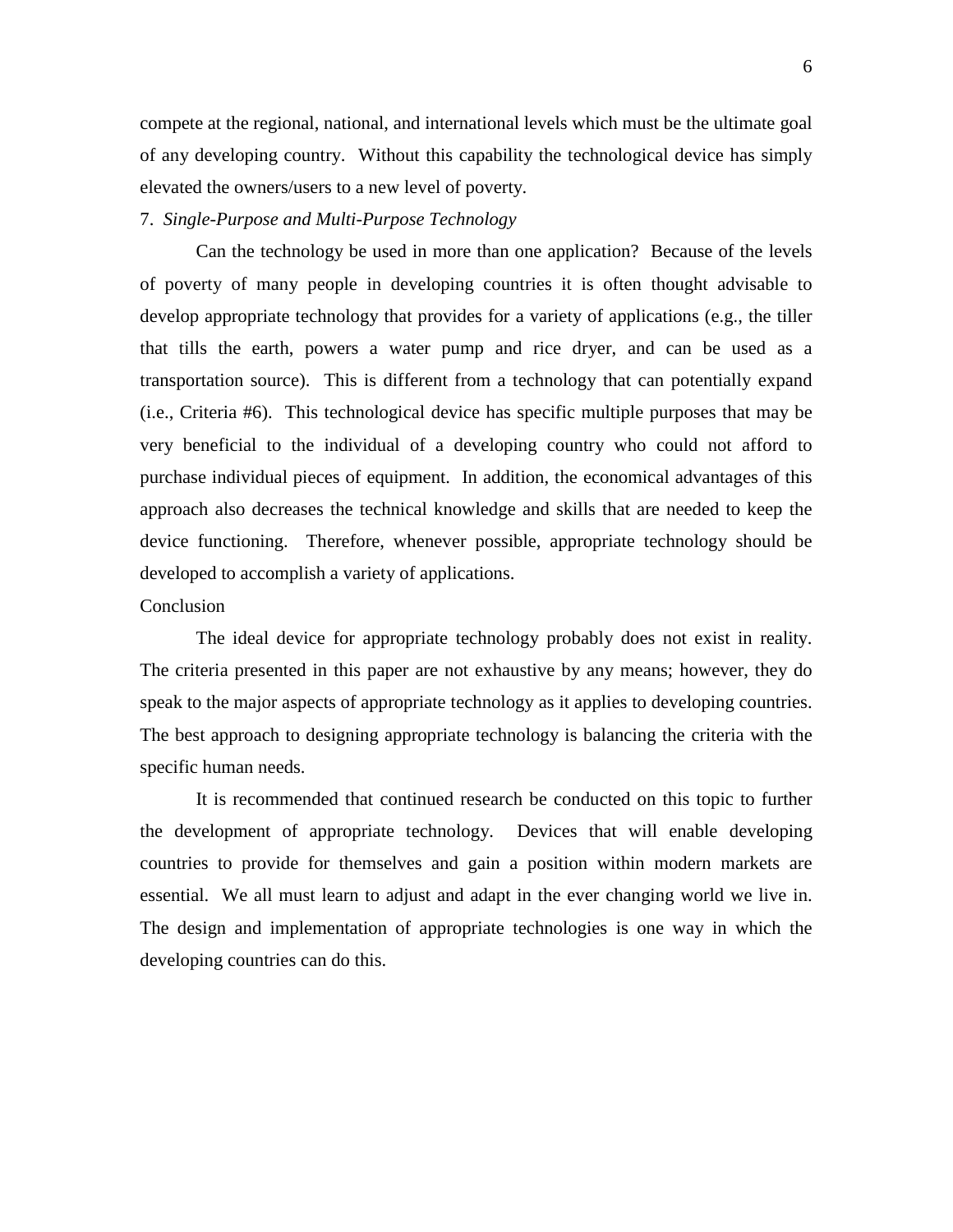### **Case Studies in Appropriate Technology**

The following case studies are specific examples researched by the authors of how the use of appropriate technologies can be and have been used to solve practical problems and advance the capabilities of individuals and communities in developing countries.

## *Case 1: Domestic Technologies—the Laundry*

We will call our city Macudo, a mythical name with some literary allusions. The data describing Macudo was gathered by the author in a Latin American city between 1982 and 1983, although somewhat dated it does provide an accurate representation of how appropriate technology design criteria has been used. Macudo has a population of 450,000 and has been growing at an annual rate of 6.5 percent for the past seven years. Some city services such as electricity and water are in short supply due to uncontrolled growth of the population; most of the growth is due to continued migration from the rural areas. Electricity in Macudo costs about twice what it does in say, Cleveland, Ohio, although it is widely available throughout the city. Water is in short supply and some neighborhoods, usually quite poor, are without city water lines. Citizens of Macudo who do enjoy city water must endure periods of up to three months of rationing when water is not available during certain hours of the day. This period of rationing coincides with three months of the dry season.

Given, then, the socio-economic reality of Macudo, how does one approach the universal necessity of the household laundry? When a Macudo woman washes clothes, she fills a small plastic bucket with water from a city water tap or a steel drum of standing water. She then goes to a cement sink, which has a rippled stone washboard on one side of it. She pours water from the bucket over the single garment she wishes to wash. After wetting the garment, she rubs soap on it from a cylindrical bar of common lye soap manufactured locally. She then rubs the garment against the stone washboard squeezing the soapy water through it. She does this much like the old washboard method our grandparents used to use, rubbing the garment on the washboard, slapping it and pounding the soapy water through it. To rinse, she again pours clear water from her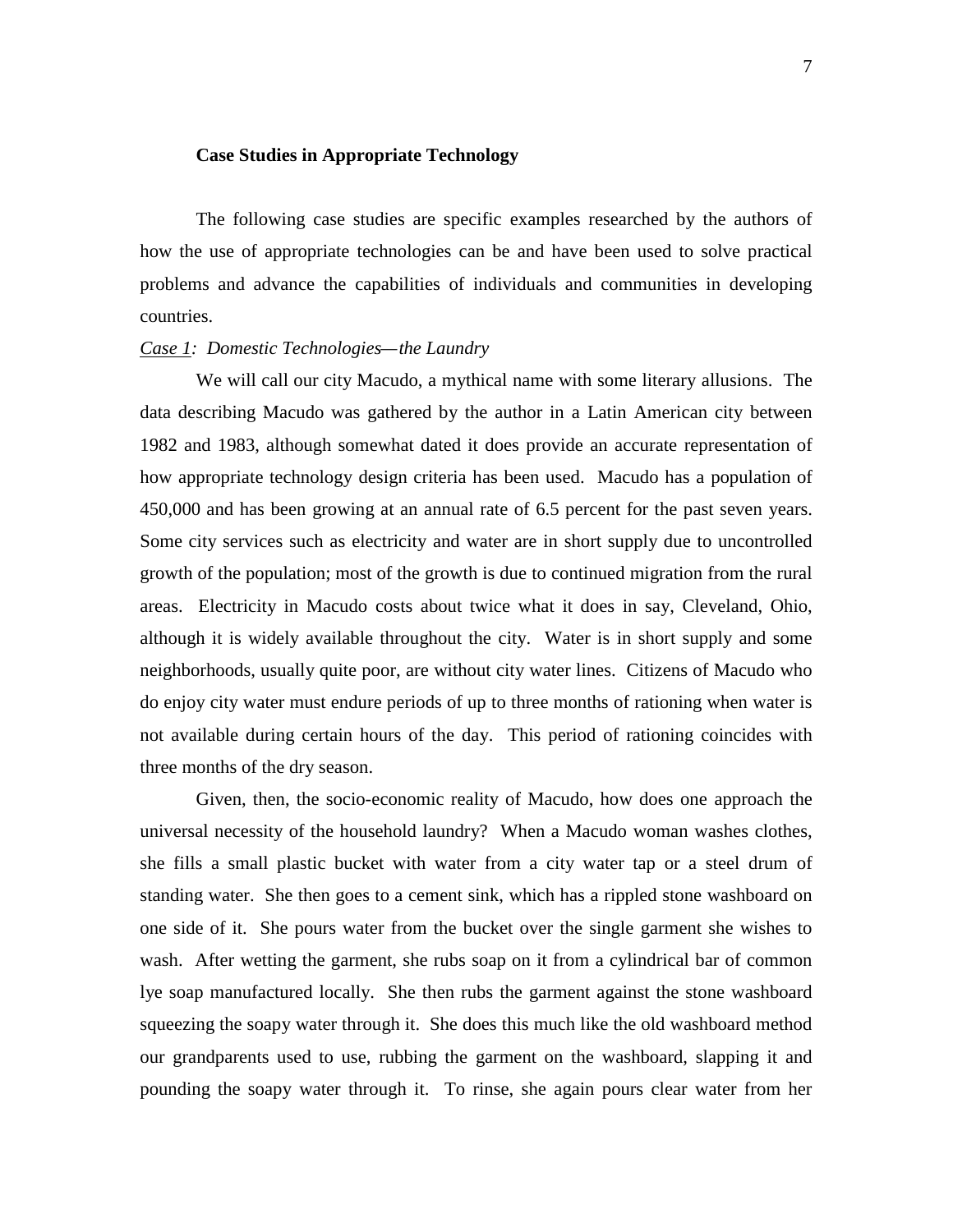bucket onto the garment and squeezes the water through it to rinse out the soap. The procedure is repeated for each individual garment.

One can imagine how slow and labor intensive this method is. This approach to doing laundry has survived because it is economically and socially feasible in Macudo. The middle and upper middle classes rely on domestic service recruited from the poorer classes to do their laundry using this method. Domestic servants who do this work are paid from \$25-\$55 per month plus room and board. Unemployment also supports this technology. In Macudo the unemployment rate is about 35% overall and about 55% among women. Thus, this obviously archaic technology remains in the late twentieth century. What could alternatives look like?

The middle and upper middle class person could buy an imported washing machine—perhaps one with a water or suds saver on it, one that could operate at three different water levels. However, there would be some difficulties. Proper operation of the washer might require a level of water pressure not always available. Then, there is the cost of electricity. Finally, the initial cost at about \$1,000, given freight costs and the 120% import taxes, lies beyond the reach of all but the wealthiest.

Should women in Macudo be forced to wash clothes in this labor-intensive fashion for the rest of the twentieth century, using a method virtually identical to that used during the colonial period? Or are there intermediate technologies that use the resources at hand and, at the same time, create jobs and contribute to the economy? The most obvious in the case of laundering clothes is the hand operated wash tub which requires only a single element from modern technology—the availability and popular pricing of detergent.

Detergent, in fact, is being manufactured in very small quantities in the country under discussion. It is also being manufactured in large quantities in two neighboring developing countries. Using detergent, a technological prerequisite of the automatic washer, as we know it, inhabitants of Macudo could do their laundry in batches rather than by single garment. They could do it in a much gentler manner, which would prolong the life of the garments. They could do all of this quite within their modest means.

All that is needed to effectively use detergent are two 10 or 20 gallon plastic buckets. Filling one bucket with water and detergent, a resident of Macudo could launder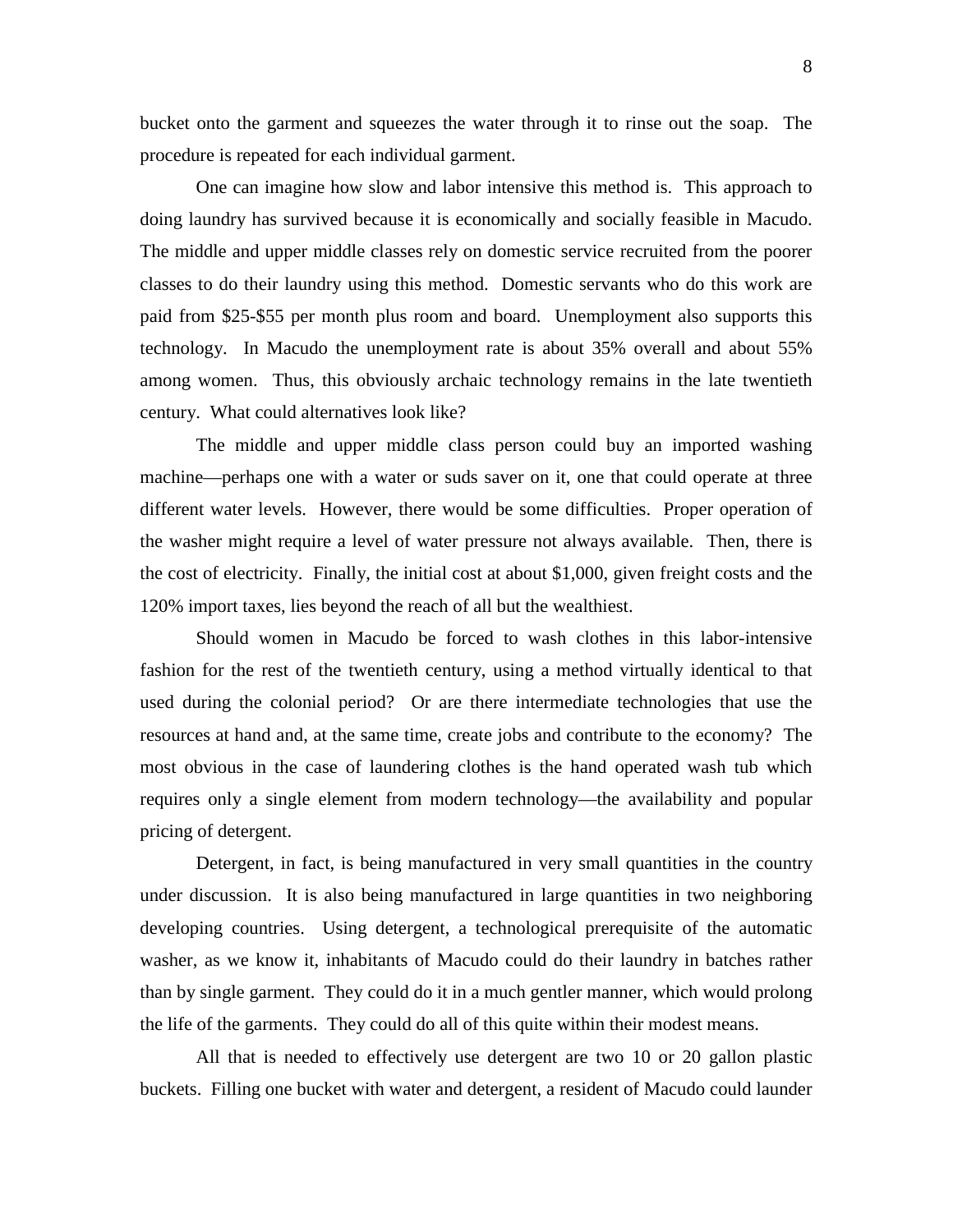10 to 15 garments at a time by agitating the water and clothes with a common toilet plunger, a device available in Macudo for \$7.50. The action of the plunger pressing down on the clothes is exactly the same as that of an automatic washer, the action of pressing water through the garment. The second plastic tub holds ten gallons of rinse water. After wringing the soap water from the garments by hand, the clothes are agitated with a plunger in clear water which essential rinses the clothes much the way an automatic washer does, but with a tenth the amount of water. And the water, both wash and rinse can be reused. Clothes can be laundered in one third the time, laundered better, and laundered in a way that does not wear out the clothes—all this using an appropriate technology already available in the country under discussion and in neighboring countries where plastic container factories already exist. Their production is small to date because the demands to improve production have not been present. The method, if promoted and marketed would create commerce which in turn would create jobs, which in turn, would give domestic service employees, perhaps, more choice in future employment opportunities.

### *Case Study 2: Domestic and Commercial Technologies—the Photoelectric Cell*

A technological innovation, which has proven useful to some third world countries, is the photoelectric cell. In the U.S. the most successful application of the photoelectric panel is on telecommunications satellites in space. However, since 1970, the cost of photoelectric panels ahs gone down practically 10% to 15% yearly (Healy, 1988). This has allowed the export of this technology to some developing countries. A group of three hundred electrical engineers and scientists met in New Orleans in the spring of 1987 to discuss uses of the photoelectric cell in underdeveloped regions (Healy, 1988). The most novel application appears to be the use of photoelectric cells in Columbia to supply relatively small quantities of electricity needed to operate telephones. The basic problem in Columbia is its mountainous topography, which makes normal telephone systems difficult to install and maintain. The combining of photoelectric power with radio telephones and linear telephones will enable Columbia to increase rural telephone communication by 250,000 lines by the year 2000 (Healy, 1988).

The success of the photoelectric cell in Columbia, a country that enjoys periods of intense sunlight almost every day, has spawned three Columbian companies that now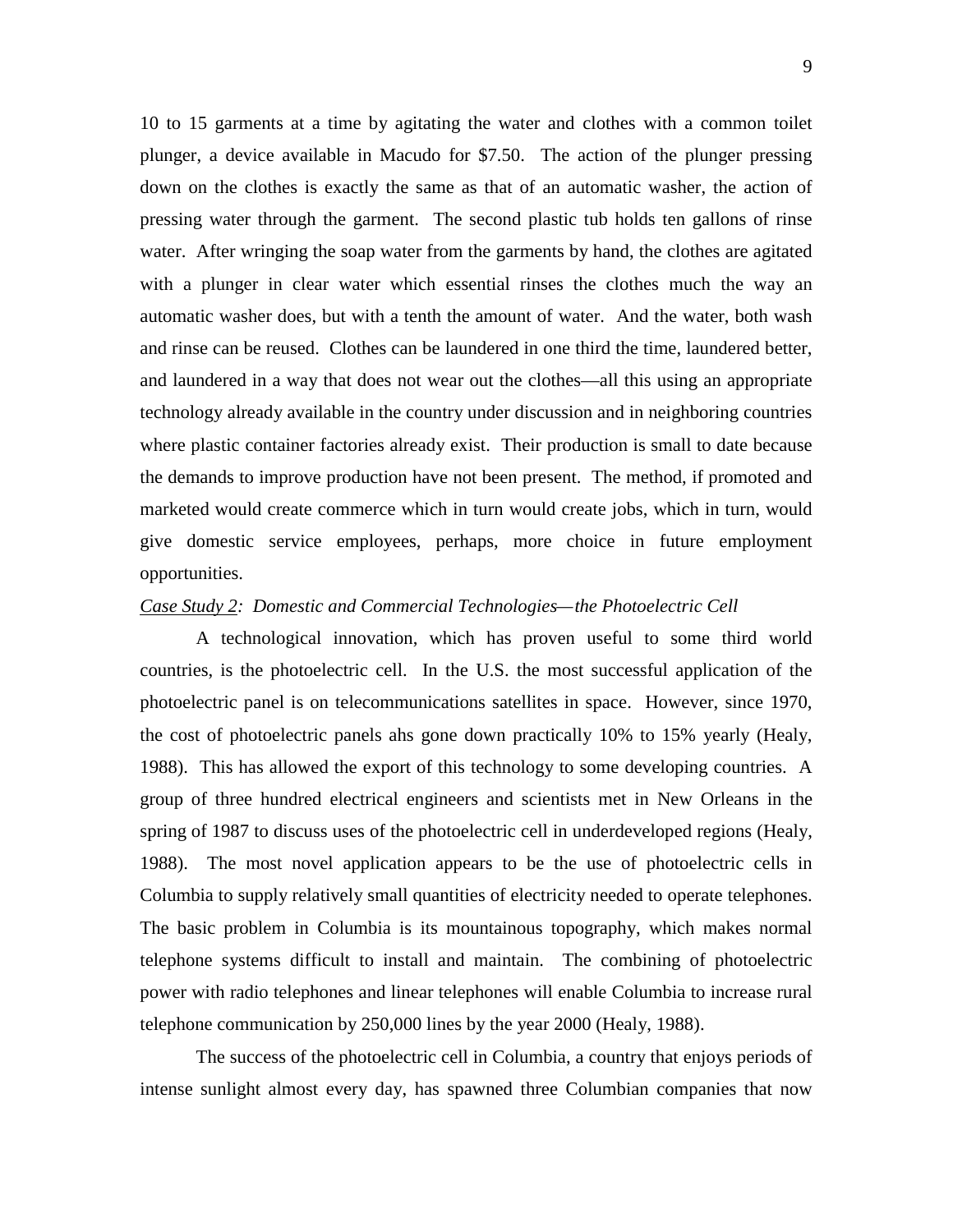manufacture photoelectric cells for domestic use. The marketing approach of these companies is directed to rural inhabitants. The appropriate technology design objectives are to make the phone system self sufficient in electricity by investing in batteries and photoelectric cells which comprise a complete photoelectric system for domestic use. This strategy for implementation centers on rural families in areas where 85% of the population does not now have electricity. Even when new hydroelectric projects are able to produce electricity, lack of capital prevents the installation of wires to remote regions (a costly task which has plagued rural electrification projects in developing countries).

The real advantages to photoelectric cell technology are in its low maintenance costs. Although initial costs are relatively high, maintenance costs, which are typically the bane of Latin American, projects using diesel generators, are very low. The maintenance of photoelectrical panels require little more than keeping the panels clear of dust that could block the sun's rays (Healy, 1988).

# **References**

Bhalla, A.S. (1979). Towards global action for appropriate technology. Oxford, England. Pergamon Press Ltd.

Darrow, K. & Saxenian, M. (1993). Appropriate technology sourcebook: A guide to practical books for village and small community technology. Stanford, CA: Volunteers in Asia.

Date, A. (1984). Understanding appropriate technology. In Ghosh, P. K. (Eds.). (1984). Appropriate technology in third world development. (pp. 163-183). Westport, CT: Greenwood Press.

Dudley, E. (1993). The critical villager: Beyond community participation. New York: Routledge.

Ellis, G. & Hanson, B. (1989). Evaluating appropriate technology in practice. *Journal of Contemporary Asia*, 19(1), 33-47.

Ghosh, P. K. (Eds.) (1984). Appropriate technology in third world development. Westport, CT: Greenwood Press.